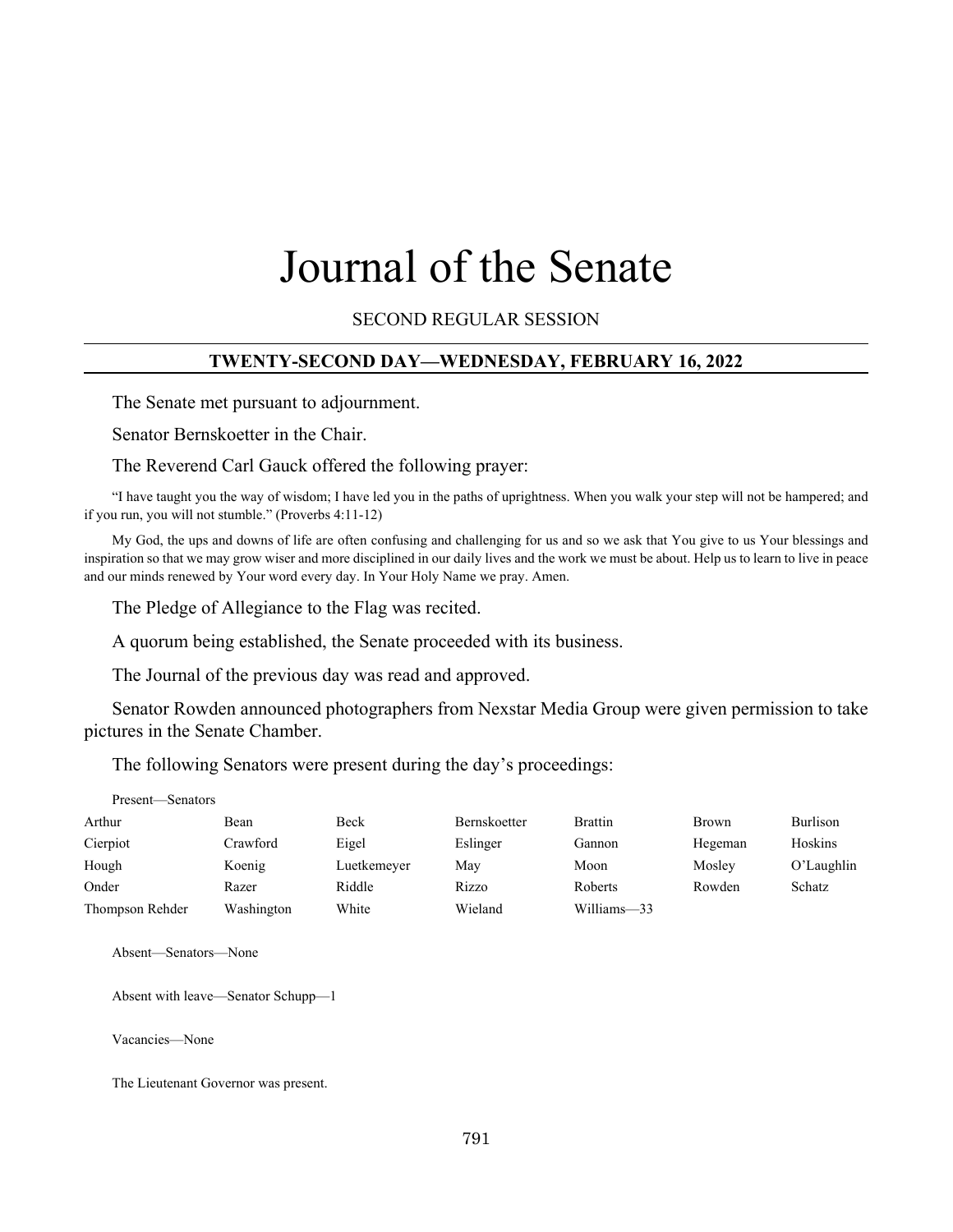Senator Rowden requested unanimous consent of the Senate to allow members of the Missouri State Highway Patrol to enter the Chamber with side arms, which request was granted.

Senator Hough assumed the Chair.

Senator Bernskoetter assumed the Chair.

#### **RESOLUTIONS**

Senator Rowden offered the following resolution:

#### SENATE RESOLUTION NO. 566

WHEREAS, the Administration Committee is required by law to establish the rates of pay each year, and

WHEREAS, such rates of pay are to be the same as those established under the policies of the Personnel Division of the Office of Administration for comparable duties after examination of the rates of pay then in effect, and

WHEREAS, the rates of pay established shall become effective in January.

NOW, THEREFORE, BE IT RESOLVED by the Committee on Administration that the number, classification and rates of pay authorized for employees of the Senate shall include one department director and seven division level directors to be compensated according to Office of Administration guidelines; and the following authorized employees at rates of pay within the ranges hereby established.

 $\overline{\phantom{a}}$ 

|                |                                                | MONTHLY             |
|----------------|------------------------------------------------|---------------------|
| <b>FTE</b>     | <b>CLASSIFICATION</b>                          | <b>SALARY RANGE</b> |
| 1              | Administrative Assistant                       | $3,432 - 5,100$     |
| $\overline{2}$ | Security Specialist                            | $3,469 - 4,985$     |
| 0.5            | Accounting Executive                           | $2,950 - 3,800$     |
| $\mathbf{1}$   | <b>Accounting Specialist</b>                   | $3,750 - 4,985$     |
| 1              | Human Resources Specialist                     | $4,500 - 5,800$     |
| 5              | Administrative/Office Support                  | $3,300 - 4,800$     |
| 4              | <b>Budget Research Analyst II</b>              | $4,500 - 6,900$     |
| 1              | Budget Research Analyst III                    | $5,875 - 7,150$     |
| 1              | <b>Budget Staff Secretary</b>                  | $3,000 - 3,985$     |
| 1              | <b>Assistant Director - CIS</b>                | $4,995 - 6,085$     |
| 3              | Computer Information Technologist II           | $3,300 - 4,500$     |
| 1              | Computer Information Technology Specialist I   | $3,325 - 4,399$     |
| 4              | Computer Information Technology Specialist II  | $4,400 - 5,525$     |
| $\overline{2}$ | Computer Information Technology Specialist III | $5,000 - 6,625$     |
| 1              | <b>Assistant Director - Communications</b>     | $4,250 - 5,424$     |
| $\overline{4}$ | Public Information Specialist I                | $3,300 - 4,250$     |
| $\overline{2}$ | <b>Resolution Writer</b>                       | $3,300 - 4,100$     |
| 1              | Multimedia Specialist                          | $3,300 - 4,100$     |
| $\mathbf{1}$   | Photographer                                   | $3,500 - 4,850$     |
| 1              | Assistant Director - Research                  | $7,000 - 8,250$     |
| 7              | <b>Staff Attorney</b>                          | $5,000 - 7,000$     |
| 4              | Research Staff Secretary                       | $3,300 - 5,800$     |
| 1              | Assistant Secretary of Senate                  | $5,000 - 7,250$     |
| $\overline{2}$ | Deputy Secretary of Senate                     | $3,300 - 4,800$     |
| 1              | Enrolling & Engrossing Supervisor              | $4,432 - 5,556$     |
| 4              | Enrolling & Engrossing Clerk                   | $3,300 - 4,500$     |
| 3              | Journal Production Clerk                       | $3,330 - 4,250$     |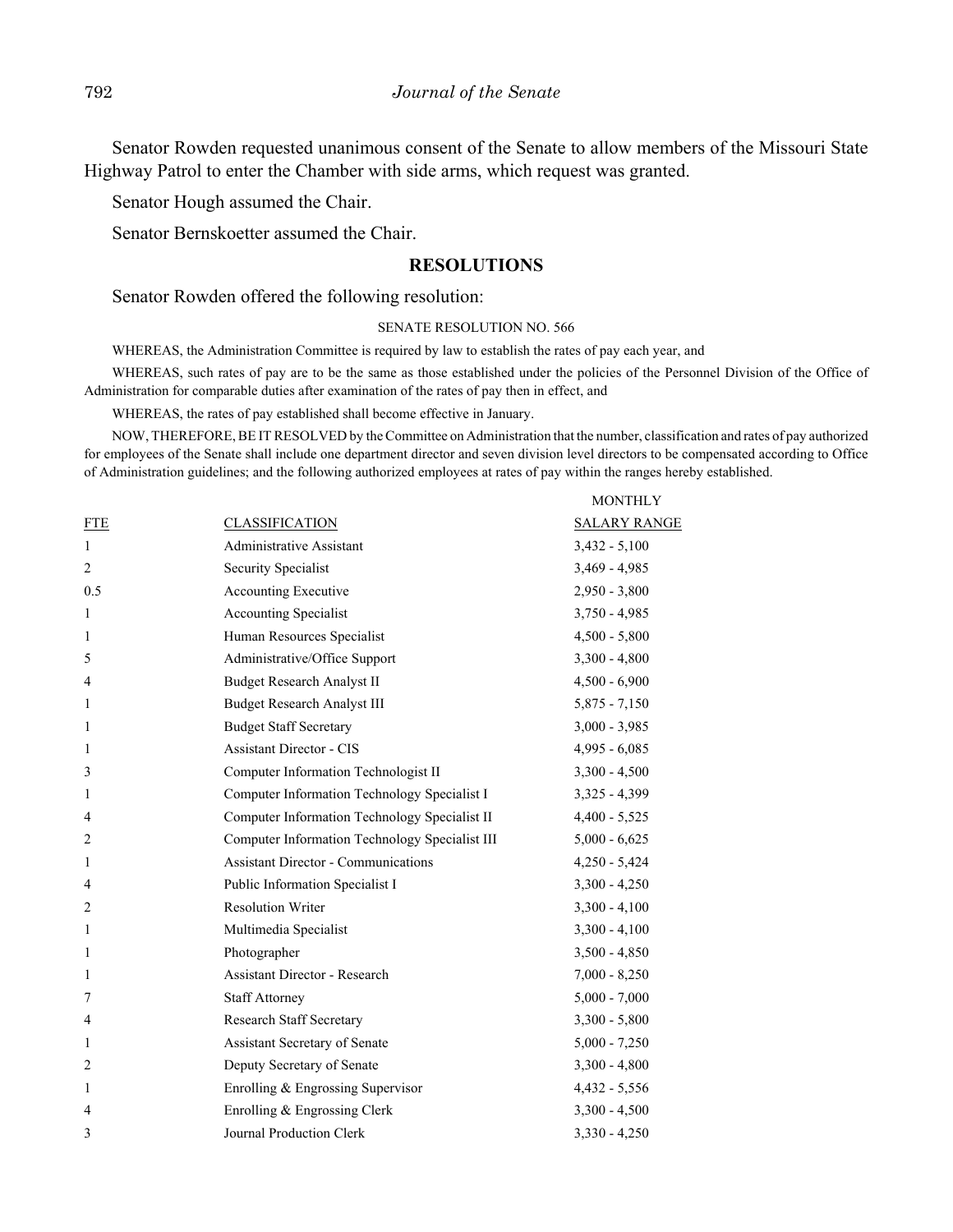| $\overline{1}$ | <b>Billroom Supervisor</b>               | $3,330 - 3,865$ |
|----------------|------------------------------------------|-----------------|
| $\mathbf{1}$   | <b>Billroom Clerk</b>                    | $3,330 - 3,550$ |
| 0.5            | Sergeant-at-Arms (Elected)               | $3,200 - 3,700$ |
| 3.5            | Doorkeeper                               | $2,400 - 2,850$ |
| 0.5            | Reading Clerk                            | $2,400 - 2,850$ |
| 0.25           | Chaplain                                 | $1,150 - 1,550$ |
| -1             | Network/Communications Specialist        | $3,500 - 4,685$ |
| 3              | Mailroom/Print Shop Technician I/II/III  | $3,300 - 4,120$ |
| 3              | Printing Services Technician I/II/III/IV | $3,300 - 4,120$ |
| 1              | Maintenance Supervisor                   | $3,500 - 4,850$ |
| 3              | Maintenance Worker I/II/III              | $3,300 - 4,120$ |
| 0.5            | Investigator                             | $3,432 - 5,007$ |
| $\mathbf{1}$   | Library Administrator                    | $3,800 - 5,800$ |
| 1              | Legislative Research Clerk               | $3,300 - 3,799$ |
|                |                                          |                 |

BE IT FURTHER RESOLVED the Senate Administration Committee is authorized to establish a formula setting forth the maximum amount which may be expended by each Senator and each caucus for the employment of Administrative and Clerical Assistants. Each Senator plus the President Pro Tem and The Minority Leader on behalf of their caucus will be notified of the funds available, and shall thereafter certify to the Senate Administrator the names and addresses of Administrative and Clerical Assistants. The compensation paid to the Senators' and caucus administrative and clerical assistants shall be within the limits of the categories set forth hereinabove.

BE IT FURTHER RESOLVED the Senate Administrator, with the approval of the Senate Administration Committee, shall have the authority to cooperate and coordinate with the Chief Clerk of the House in the selection of employees, who shall be assigned to the garage, Joint Committee Staffs and the rotunda area, and who will be paid from the Joint House and Senate Contingent Fund, within the limits of the categories set out above.

BE IT FURTHER RESOLVED the Senate Administrator, on behalf of the Committee on Administration, has the authority to reduce, increase, combine or consolidate positions and salaries where necessary to meet changed conditions or circumstances which arise, and the Committee on Administration may enter into contracts with consultants, provided such consultant's contract fee does not exceed the salary for the comparable position, and such consultant shall count as an employee of the Senate.

BE IT FURTHER RESOLVED the Senate Administration Committee is authorized to adjust the foregoing pay ranges to reflect implementation of the state pay plan.

| Administrator                   | <b>Operations Director</b> |
|---------------------------------|----------------------------|
| <b>Accounting Director</b>      | <b>Research Director</b>   |
| <b>Appropriations Director</b>  | Secretary of Senate        |
| <b>Communications Director</b>  |                            |
| Computer Info. Systems Director |                            |

Senator Rowden requested unanimous consent of the Senate that the rules be suspended for the purpose of taking **SR 566** up for adoption, which request was granted.

On motion of Senator Rowden, **SR 566** was adopted.

President Kehoe assumed the Chair.

#### **INTRODUCTION OF BILLS**

The following Bills were read the 1st time and ordered printed:

**SB 1151**—By Roberts.

An Act to amend chapter 650, RSMo, by adding thereto one new section relating to grants to not-for-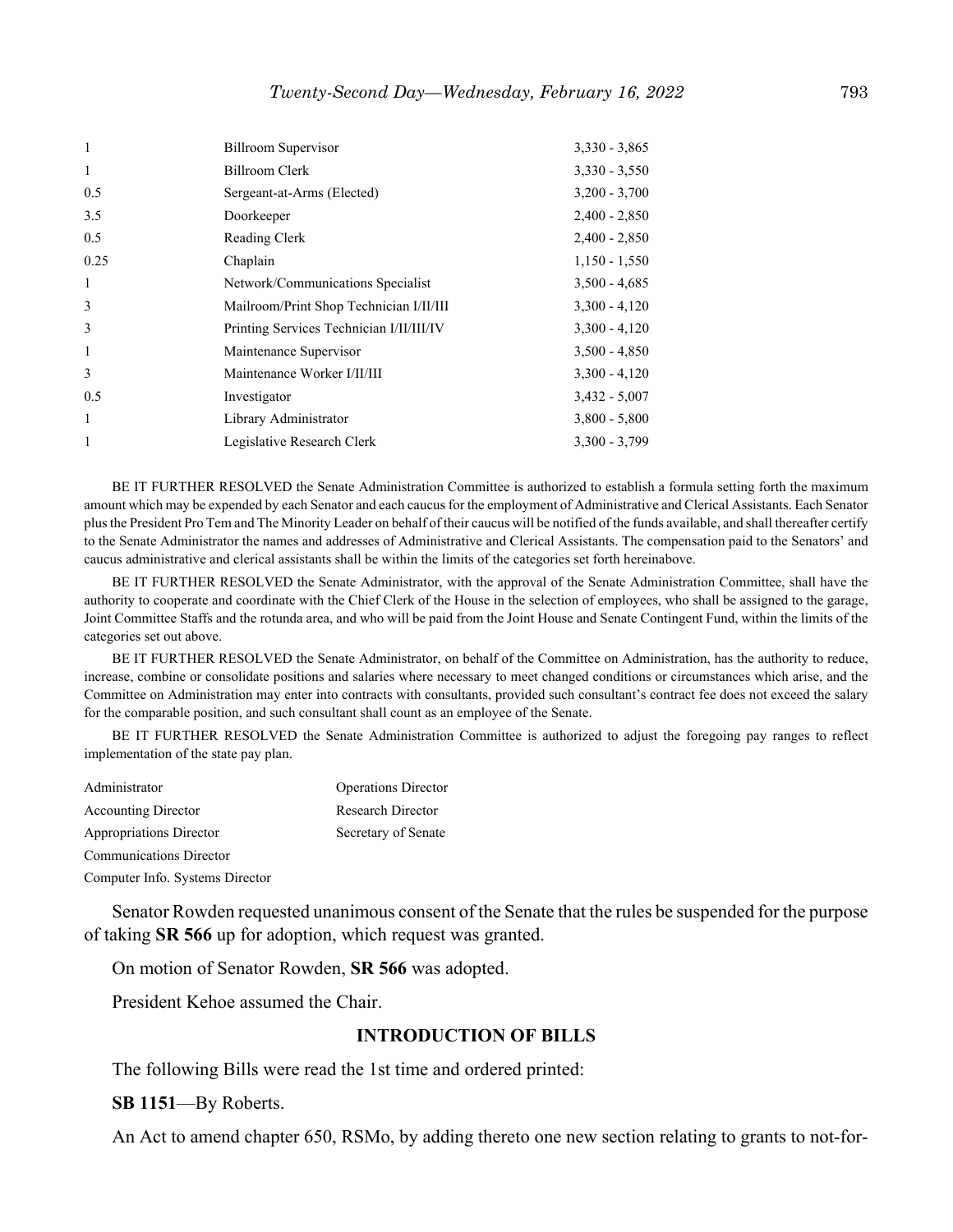profit organizations for physical security measures.

**SB 1152**—By Eslinger.

An Act to repeal section 144.030, RSMo, and to enact in lieu thereof one new section relating to a sales tax exemption for certain farm machinery.

**SB 1153**—By Eslinger.

An Act to amend chapter 324, RSMo, by adding thereto one new section relating to exemptions for professional licensing, with an emergency clause.

On motion of Senator Rowden, the Senate recessed until 2:00 p.m.

# **RECESS**

The time of recess having expired, the Senate was called to order by Senator Rowden.

# **SENATE BILLS FOR PERFECTION**

Senator Hough moved that **SB 672**, with **SCS** and **SS** for **SCS** (pending), be called from the Informal Calendar and again taken up for perfection.

**SS** for **SCS** for **SB 672** was again taken up.

Senator Thompson Rehder assumed the Chair.

President Kehoe assumed the Chair.

Senator Thompson Rehder assumed the Chair.

Senator Hough offered **SA 5**:

# SENATE AMENDMENT NO. 5

Amend Senate Substitute for Senate Committee Substitute for Senate Bill No. 672, Page 5, Section 173.2553, Line 57, by inserting immediately after "resident" the following: "**for at least two years prior to receiving a grant pursuant to the fast track workforce incentive grant program**"; and further amend line 58 by inserting immediately after "board" the following: "**, provided that this paragraph shall not apply to an individual who is an active duty member of the Armed Forces of the United States who has been transferred to the state of Missouri, or his or her spouse**"; and

Further amend said bill and section, page 10, line 226, by striking the opening bracket: "**[**"; and further amend line 228-229 by striking "three years after August 28, 2019" and inserting in lieu thereof the following: "**on August 28, 2029**"; and further amend line 237 by striking the closing bracket: "**]**"; and further renumber the remaining subsections accordingly.

Senator Hough moved that the above amendment be adopted, which motion prevailed.

Senator Rizzo offered **SA 6**:

# SENATE AMENDMENT NO. 6

Amend Senate Substitute for Senate Committee Substitute for Senate Bill No. 672, Page 1, Section 21.915, Line 4, by inserting immediately after "senate," the following: "**no more than three of which shall be from the majority party,**"; and further amend line 6 by inserting immediately after "representatives,"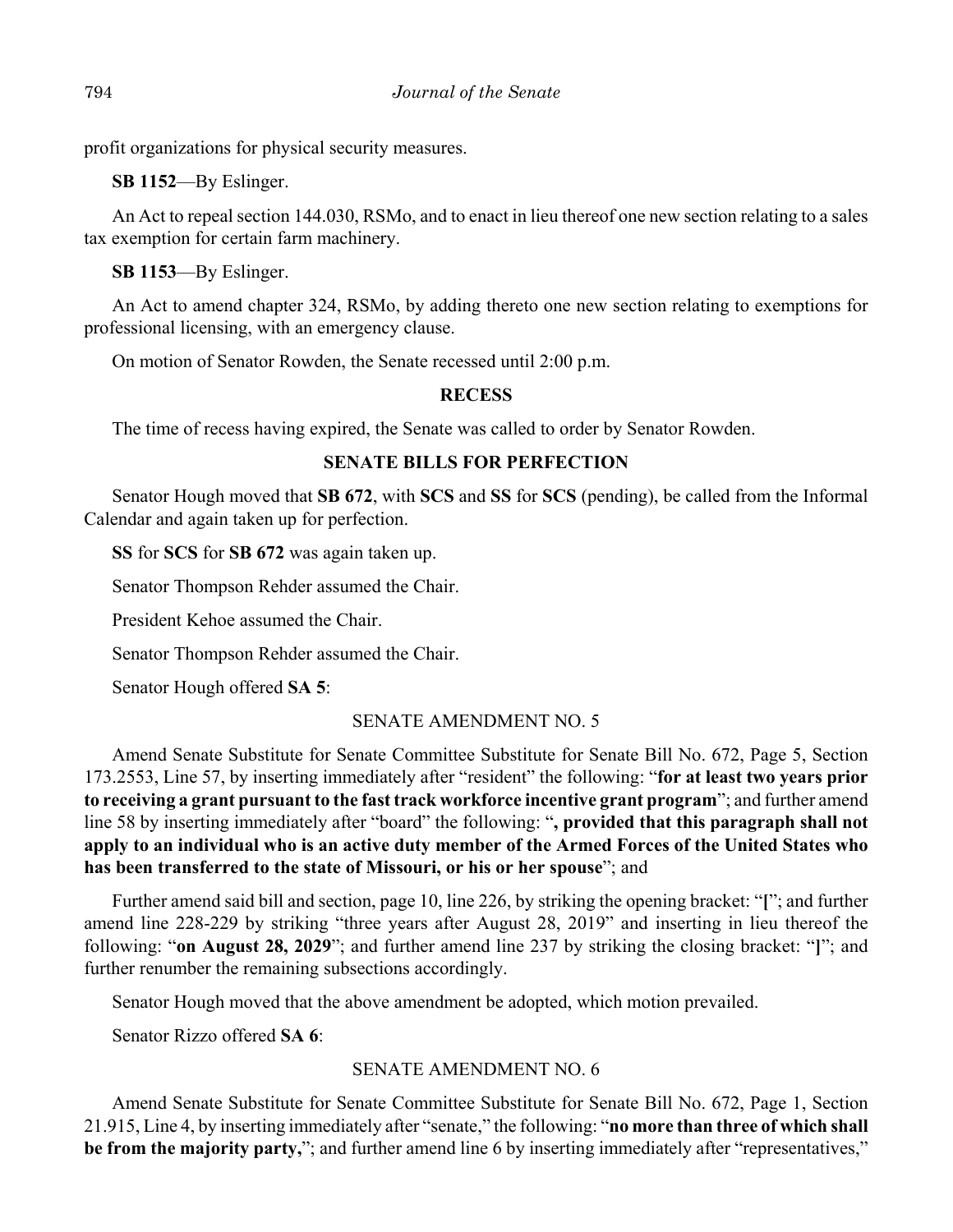## the following: "**no more than three of which shall be from the majority party,**".

Senator Rizzo moved that the above amendment be adopted, which motion prevailed.

Senator Hough moved that **SS** for **SCS** for **SB 672**, as amended, be adopted, which motion prevailed.

On motion of Senator Hough, **SS** for **SCS** for **SB 672**, as amended, was declared perfected and ordered printed.

Senator Koenig moved that **SJR 33** be taken up for perfection, which motion prevailed.

Senator Koenig offered **SS** for **SJR 33**, entitled:

# SENATE SUBSTITUTE FOR SENATE JOINT RESOLUTION NO. 33

Joint Resolution submitting to the qualified voters of Missouri, an amendment repealing sections 4(d) and 26 of article X of the Constitution of Missouri, and adopting two new sections in lieu thereof relating to taxation.

Senator Koenig moved that **SS** for **SJR 33** be adopted.

Senator Luetkemeyer offered **SA 1**:

# SENATE AMENDMENT NO. 1

Amend Senate Substitute for Senate Joint Resolution No. 33, Page 1, Section A, Line 4, by inserting after all of said line the following:

"Section 4(b). **1.** Property in classes 1 and 2 and subclasses of those classes, shall be assessed for tax purposes at its value or such percentage of its value as may be fixed by law for each class and for each subclass. Property in class 3 and its subclasses shall be taxed only to the extent authorized and at the rate fixed by law for each class and subclass, and the tax shall be based on the annual yield and shall not exceed eight percent thereof. Property in class 1 shall be subclassed in the following classifications:

(1) Residential property;

(2) Agricultural and horticultural property;

(3) Utility, industrial, commercial, railroad, and all other property not included in subclasses (1) and (2) of class 1.

Property in the subclasses of class 1 may be defined by law, however subclasses (1), (2), and (3) shall not be further divided, provided, land in subclass (2) may by general law be assessed for tax purposes on its productive capability. The same percentage of value shall be applied to all properties within any subclass. No classes or subclass shall have a percentage of its true value in money in excess of thirty-three and onethird percent.

# **2. Notwithstanding the provisions of subsection 1 of this section and section 3 of this article to the contrary, the amount by which the assessed value of class 1 property may increase over the assessed value of such property from the previous assessment may be limited by law.**"; and

Further amend said joint resolution, page 1, section 4(d), line 13, by inserting after all of said line the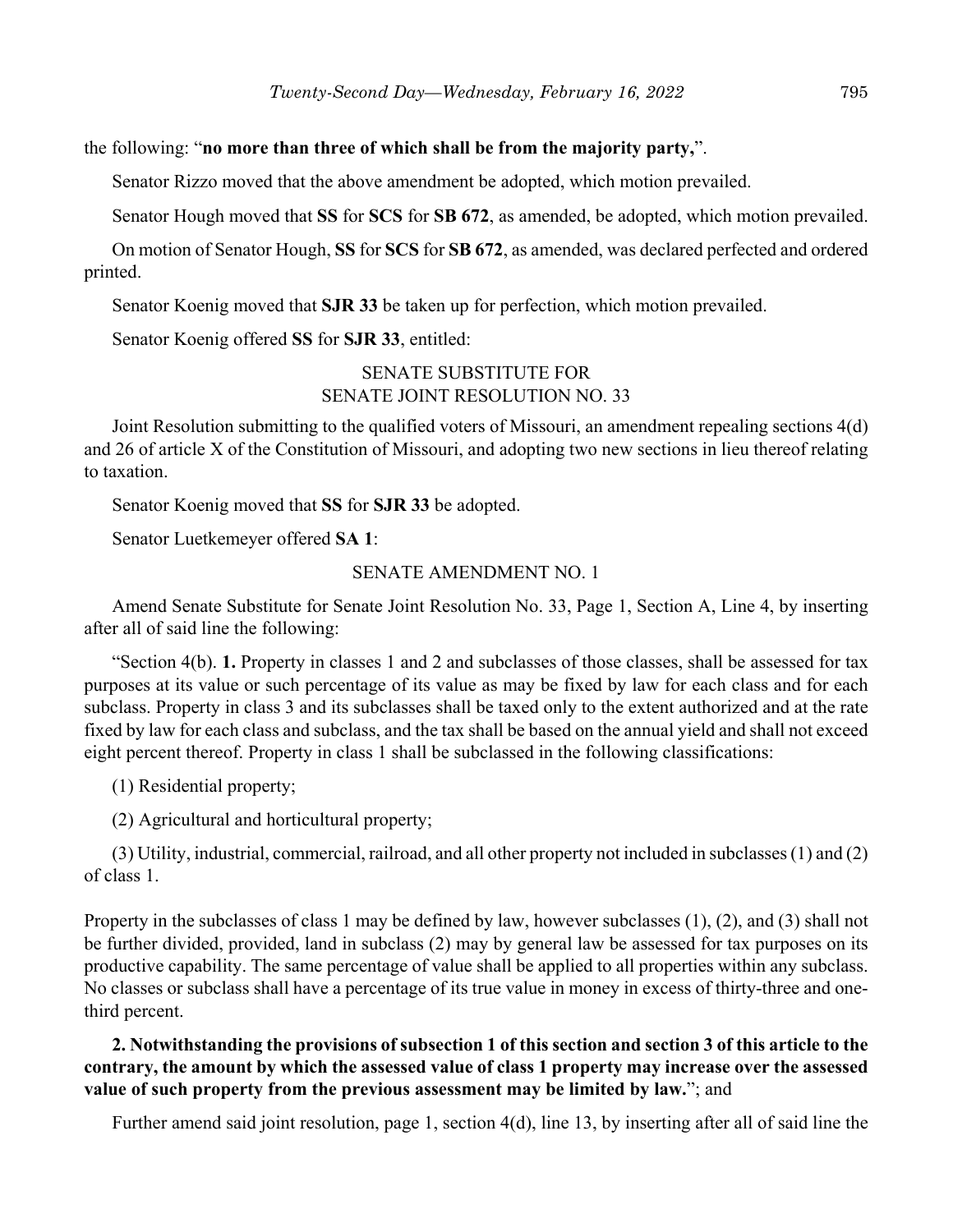following:

"Section 6. 1. All property, real and personal, of the state, counties and other political subdivisions, and nonprofit cemeteries, **[**and**]** all real property used as a homestead as defined by law of any citizen of this state who is a former prisoner of war, as defined by law, and **[**who has a total service-connected disability,**] all real property used as a homestead as defined by law of any disabled veteran** shall be exempt from taxation; all personal property held as industrial inventories, including raw materials, work in progress and finished work on hand, by manufacturers and refiners, and all personal property held as goods, wares, merchandise, stock in trade or inventory for resale by distributors, wholesalers, or retail merchants or establishments shall be exempt from taxation; and all property, real and personal, not held for private or corporate profit and used exclusively for religious worship, for schools and colleges, for purposes purely charitable, for agricultural and horticultural societies, or for veterans' organizations may be exempted from taxation by general law. In addition to the above, household goods, furniture, wearing apparel and articles of personal use and adornment owned and used by a person in his home or dwelling place may be exempt from taxation by general law but any such law may provide for approximate restitution to the respective political subdivisions of revenues lost by reason of the exemption. All laws exempting from taxation property other than the property enumerated in this article, shall be void. The provisions of this section exempting certain personal property of manufacturers, refiners, distributors, wholesalers, and retail merchants and establishments from taxation shall become effective, unless otherwise provided by law, in each county on January 1 of the year in which that county completes its first general reassessment as defined by law.

2. All revenues lost because of the exemption of certain personal property of manufacturers, refiners, distributors, wholesalers, and retail merchants and establishments shall be replaced to each taxing authority within a county from a countywide tax hereby imposed on all property in subclass 3 of class 1 in each county. For the year in which the exemption becomes effective, the county clerk shall calculate the total revenue lost by all taxing authorities in the county and extend upon all property in subclass 3 of class 1 within the county, a tax at the rate necessary to produce that amount. The rate of tax levied in each county according to this subsection shall not be increased above the rate first imposed and will stand levied at that rate unless later reduced according to the provisions of subsection 3. The county collector shall disburse the proceeds according to the revenue lost by each taxing authority because of the exemption of such property in that county. Restitution of the revenues lost by any taxing district contained in more than one county shall be from the several counties according to the revenue lost because of the exemption of property in each county. Each year after the first year the replacement tax is imposed, the amount distributed to each taxing authority in a county shall be increased or decreased by an amount equal to the amount resulting from the change in that district's total assessed value of property in subclass 3 of class 1 at the countywide replacement tax rate. In order to implement the provisions of this subsection, the limits set in section 11(b) of this article may be exceeded, without voter approval, if necessary to allow each county listed in section 11(b) to comply with this subsection.

3. Any increase in the tax rate imposed pursuant to subsection 2 of this section shall be decreased if such decrease is approved by a majority of the voters of the county voting on such decrease. A decrease in the increased tax rate imposed under subsection 2 of this section may be submitted to the voters of a county by the governing body thereof upon its own order, ordinance, or resolution and shall be submitted upon the petition of at least eight percent of the qualified voters who voted in the immediately preceding gubernatorial election.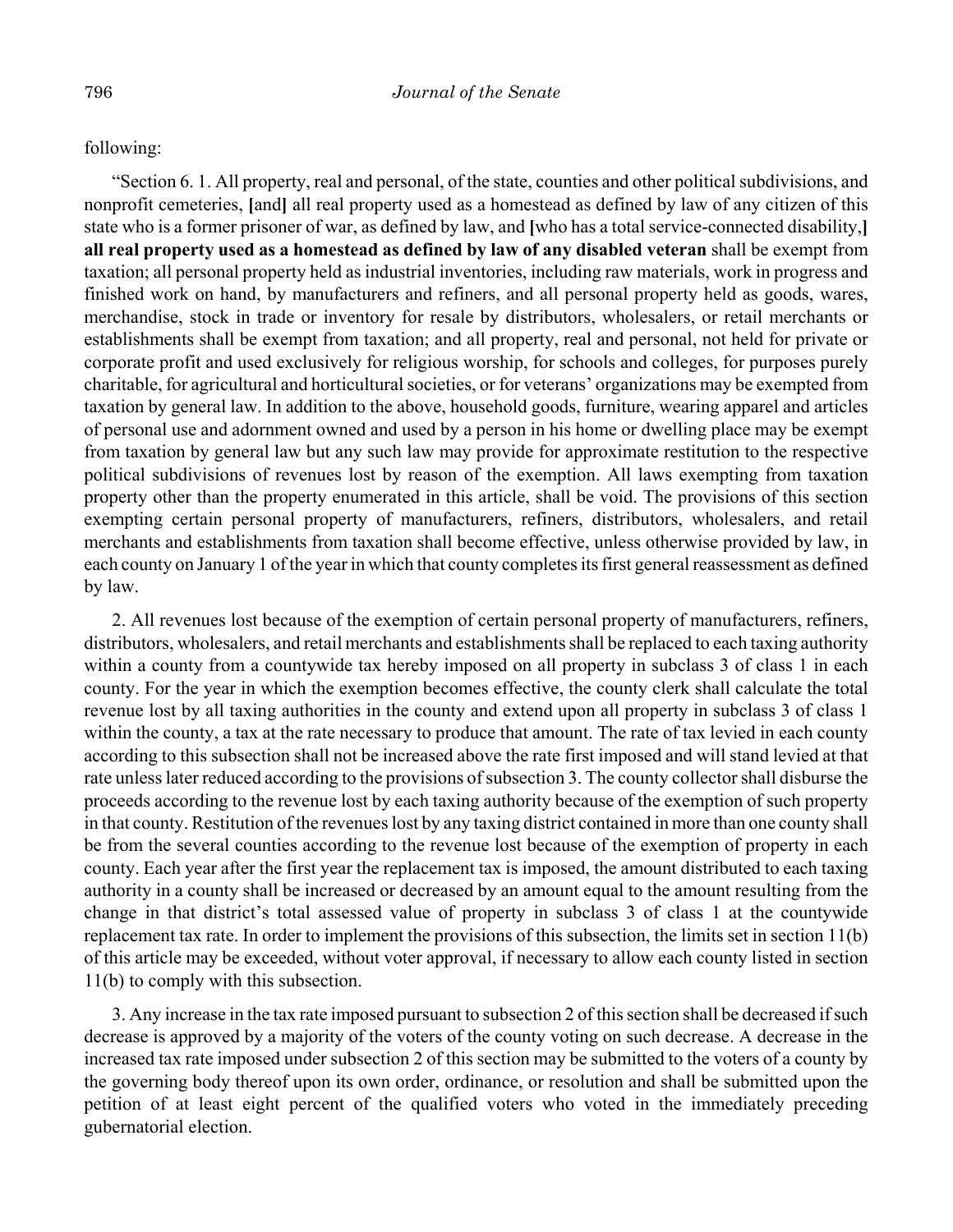4. **(1)** As used in this section, the terms "revenues lost" and "lost revenues" shall mean that revenue which each taxing authority received from the imposition of a tangible personal property tax on all personal property held as industrial inventories, including raw materials, work in progress and finished work on hand, by manufacturers and refiners, and all personal property held as goods, wares, merchandise, stock in trade or inventory for resale by distributors, wholesalers, or retail merchants or establishments in the last full tax year immediately preceding the effective date of the exemption from taxation granted for such property under subsection 1 of this section, and which was no longer received after such exemption became effective.

**(2) As used in this section, the term "disabled veteran" shall mean an individual who:**

**(a) Is a resident of this state;**

**(b) Has been separated under honorable conditions from active service in:**

**a. Any branch of the Armed Forces of the United States;**

**b. Any reserve component of the Armed Forces of the United States;**

**c. The National Guard of this state as defined in 32 U.S.C. Section 101, as amended; or**

**d. Any defense force of this state as described in 32 U.S.C. Section 109, as amended; and**

**(c) Has been certified by the United States Department of Veterans Affairs or its successor agency to be in receipt of disability compensation at the one hundred percent rate as a result of a serviceconnected disability claim allowed by the United States Department of Veterans Affairs, with such disability being permanent and sustained through military action or accident or resulting from disease contracted while in such active service.**"; and

Further amend the title and enacting clause accordingly.

Senator Luetkemeyer moved that the above amendment be adopted.

Senator Eigel offered **SA 1** to **SA 1**, which was read:

SENATE AMENDMENT NO. 1 TO SENATE AMENDMENT NO. 1

Amend Senate Amendment No. 1 to Senate Substitute for Senate Joint Resolution No. 33, Page 2, Section 6, Line 41, by inserting immediately after "veteran" the following: "**, or such disabled veteran's surviving spouse,**".

Senator Eigel moved that the above amendment be adopted, which motion prevailed.

At the request of Senator Luetkemeyer, **SA 1** was withdrawn, rendering **SA 1** to **SA 1** moot.

Senator Koenig moved that **SS** for **SJR 33** be adopted, which motion prevailed.

On motion of Senator Koenig, **SS** for **SJR 33** was declared perfected and ordered printed.

# **REPORTS OF STANDING COMMITTEES**

Senator Schatz, Chairman of the Committee on Gubernatorial Appointments, submitted the following report, reading of which was waived:

Mr. President: Your Committee on Gubernatorial Appointments, to which were referred the following appointments and reappointment, begs leave to report that it has considered the same and recommends that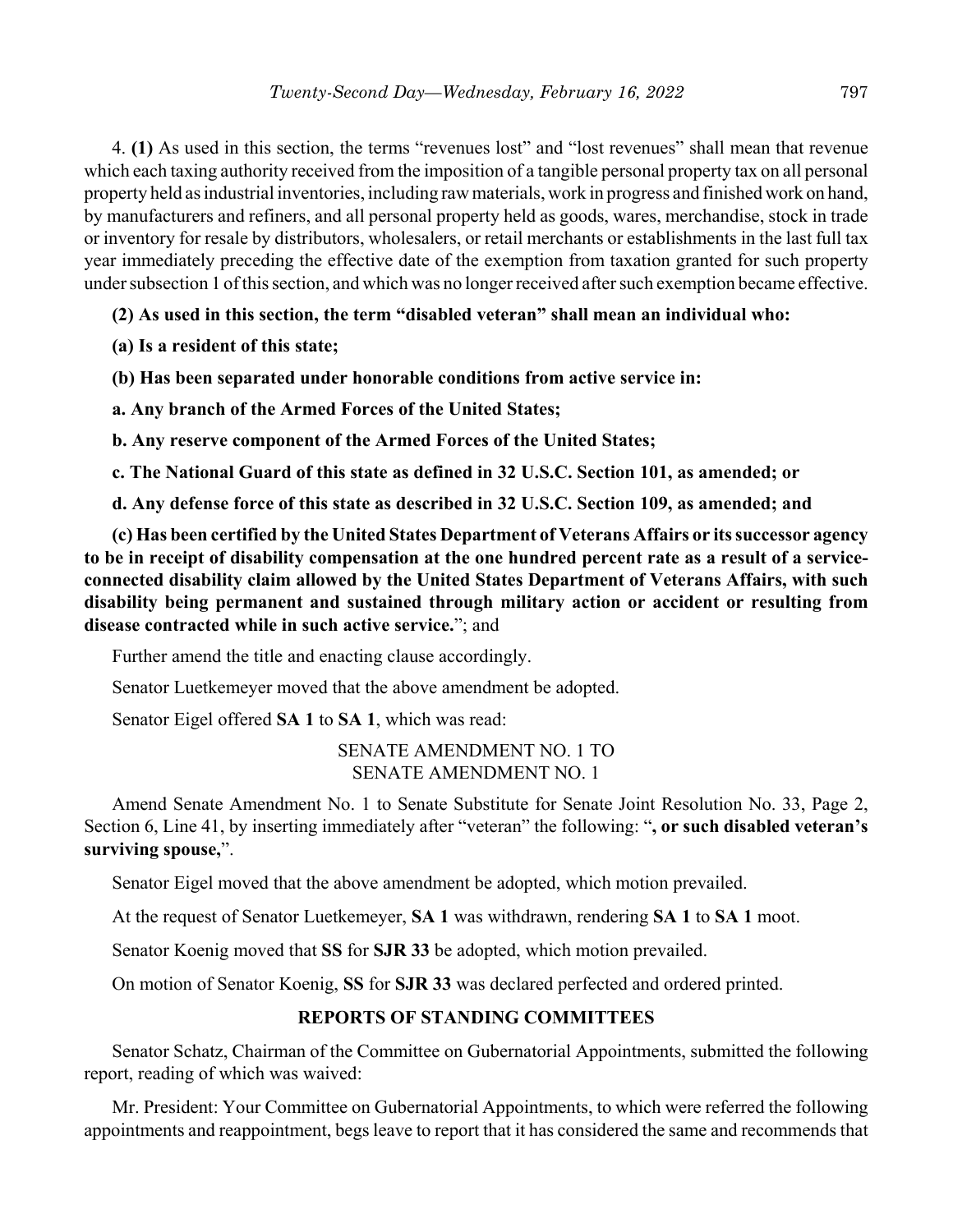the Senate do give its advice and consent to the following:

Dr. Kimberly Anne Eisenstein, as a member of the Drug Utilization Review Board;

Also,

Lori Kramer Clark, as a member of the Organ Donation Advisory Committee;

Also,

Chrissy Nardini, Independent, and David R. Spence, Republican, as members of the Regional Convention and Sports Complex Authority;

Also,

Daniel C. Wenzel, as a member of the Missouri Board of Examiners for Hearing Instrument Specialists; Also,

Kristina "Tina" Bernskoetter, as a member of the Children's Trust Fund Board;

Also,

Ericka Baxter, Independent, and Kevin Rosenbohm, Republican, as members of the Air Conservation Commission;

Also,

Rabbi Yosef Landa, as a member of the Holocaust Education and Awareness Commission;

Also,

John Schoen, Republican, as a member of the State Milk Board;

Also,

Astra Ferris, as a member of the Missouri Workforce Development Board; and

Florence L. Hill, Democrat, as a member of the St. Louis County Board of Election Commissioners.

Senator Schatz requested unanimous consent of the Senate to vote on the above reports in one motion. There being no objection, the request was granted.

Senator Schatz moved that the committee report be adopted, and the Senate do give its advice and consent to the above appointments and reappointment, which motion prevailed.

President Pro Tem Schatz assumed the Chair.

On behalf of Senator Hegeman, Chairman of the Committee on Appropriations, Senator Rowden submitted the following report:

Mr. President: Your Committee on Appropriations, to which was referred **HCS** for **HB 3014**, begs leave to report that it has considered the same and recommends that the Senate Committee Substitute, hereto attached, do pass.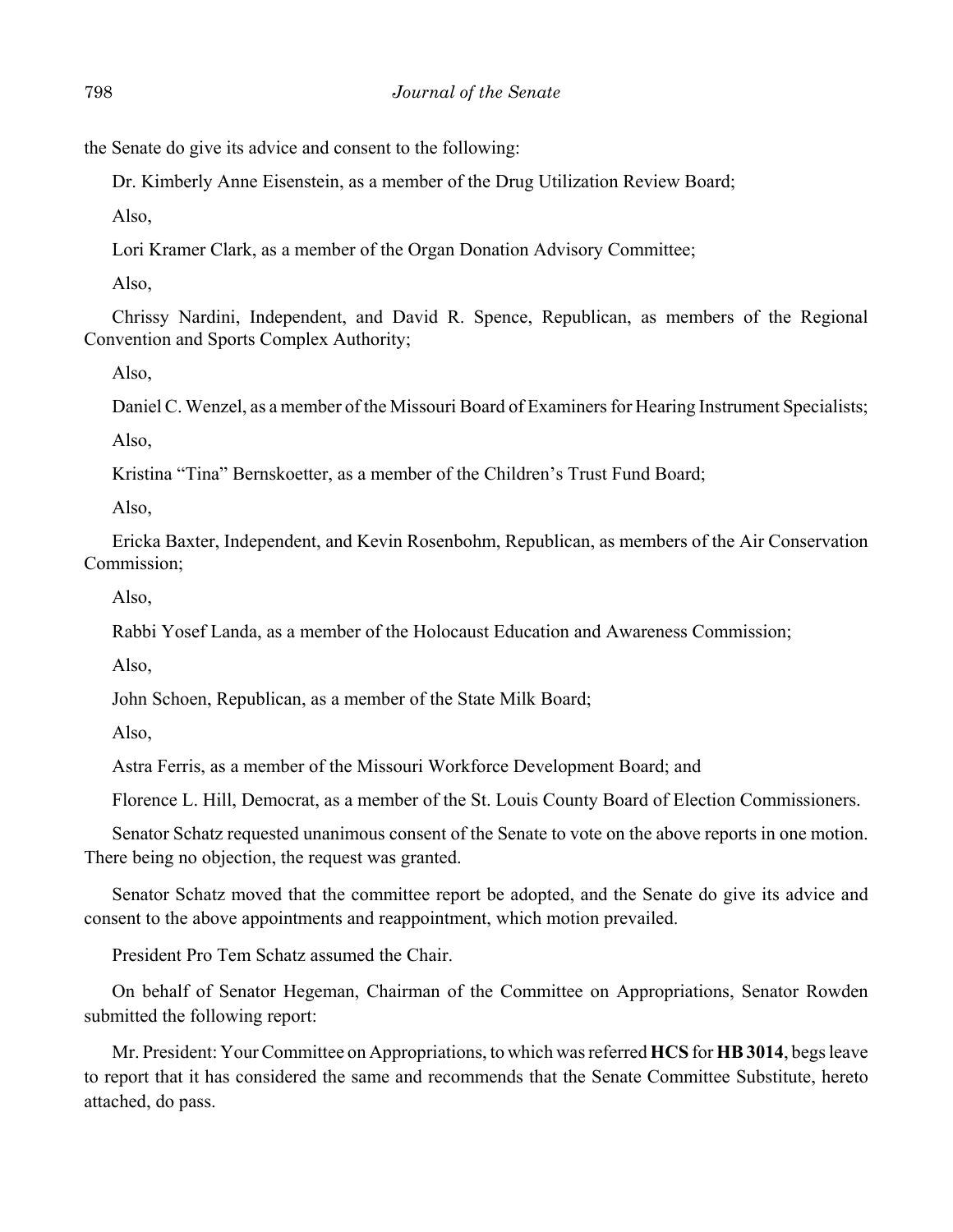On behalf of Senator Schupp, Chairman of the Committee on Progress and Development, Senator Williams submitted the following report:

Mr. President: Your Committee on Progress and Development, to which was referred **SB 652**, begs leave to report that it has considered the same and recommends that the bill do pass.

Senator Koenig, Chairman of the Committee on Ways and Means, submitted the following reports:

Mr. President: Your Committee on Ways and Means, to which was referred **SJR 39**, begs leave to report that it has considered the same and recommends that the joint resolution do pass.

Also,

Mr. President: Your Committee on Ways and Means, to which was referred **SJR 41**, begs leave to report that it has considered the same and recommends that the joint resolution do pass.

Senator White, Chairman of the Committee on Seniors, Families, Veterans and Military Affairs, submitted the following report:

Mr. President: Your Committee on Seniors, Families, Veterans and Military Affairs, to which was referred **SBs 698** and **639**, begs leave to report that it has considered the same and recommends that the Senate Committee Substitute, hereto attached, do pass.

Senator O'Laughlin, Chairman of the Committee on Education, submitted the following reports:

Mr. President: Your Committee on Education, to which was referred **SB 648**, begs leave to report that it has considered the same and recommends that the bill do pass.

Also,

Mr. President: Your Committee on Education, to which was referred **SB 869**, begs leave to report that it has considered the same and recommends that the bill do pass.

Also,

Mr. President: Your Committee on Education, to which was referred **SBs 681** and **662**, begs leave to report that it has considered the same and recommends that the Senate Committee Substitute, hereto attached, do pass.

Senator Thompson Rehder assumed the Chair.

## **REFERRALS**

President Pro Tem Schatz referred **SCR 32**, **SCR 33**, and **SR 563** to the Committee on Rules, Joint Rules, Resolutions and Ethics.

## **SECOND READING OF CONCURRENT RESOLUTIONS**

The following Concurrent Resolution was read the 2nd time and referred to the Committee indicated:

**SCR 31**––Rules, Joint Rules, Resolutions and Ethics.

## **SECOND READING OF SENATE BILLS**

The following Bills were read the 2nd time and referred to the Committees indicated:

**SB 902**––Ways and Means.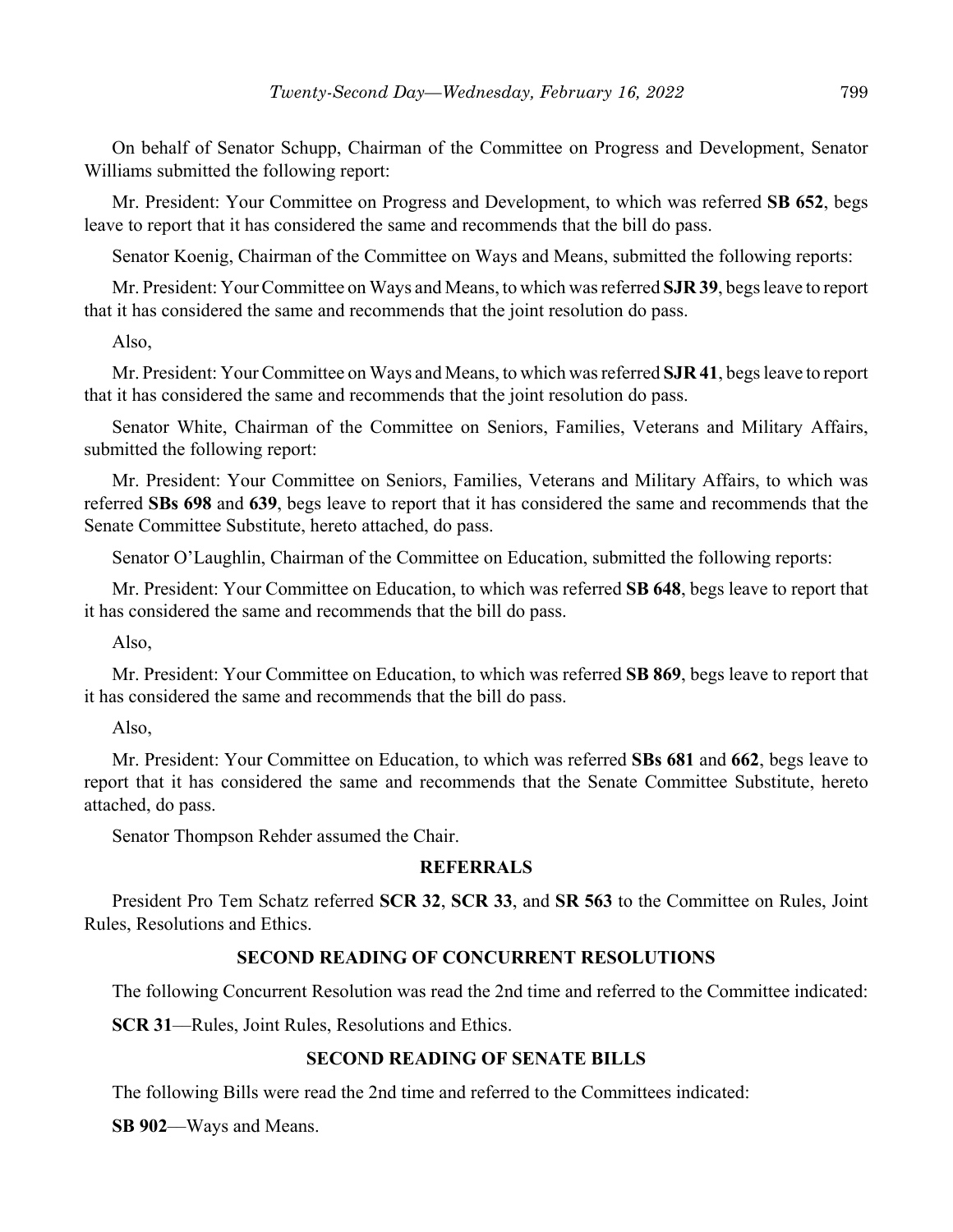- **SB 903—Health and Pensions.**
- **SB 904**––Insurance and Banking.
- **SB 905**––Agriculture, Food Production and Outdoor Resources.
- **SB 906**––Appropriations.
- **SB 907**––Local Government and Elections.
- **SB 908**––Ways and Means.
- **SB 909**––Small Business and Industry.
- **SB 910**––Commerce, Consumer Protection, Energy and the Environment.
- **SB 911**––Ways and Means.
- **SB 912**––Insurance and Banking.
- **SB 913**––Transportation, Infrastructure and Public Safety.
- **SB 914**––Seniors, Families, Veterans & Military Affairs.
- **SB 915**––Professional Registration.
- **SB 916**––Seniors, Families, Veterans & Military Affairs.
- **SB 917**––Professional Registration.
- **SB 918**––Commerce, Consumer Protection, Energy and the Environment.
- **SB 919**––Judiciary and Civil and Criminal Jurisprudence.
- **SB 920**––Insurance and Banking.
- **SB 921**––Insurance and Banking.
- **SB 922**––Insurance and Banking.
- **SB 923**––Commerce, Consumer Protection, Energy and the Environment.
- **SB 924**––General Laws.
- **SB 925**––Small Business and Industry.
- **SB 926**––Rules, Joint Rules, Resolutions and Ethics.
- **SB 927**––General Laws.
- **SB 928—Local Government and Elections.**
- **SB 929**––Professional Registration.
- **SB 930––Governmental Accountability and Fiscal Oversight.**
- **SB 931**––Ways and Means.
- **SB 932**––Appropriations.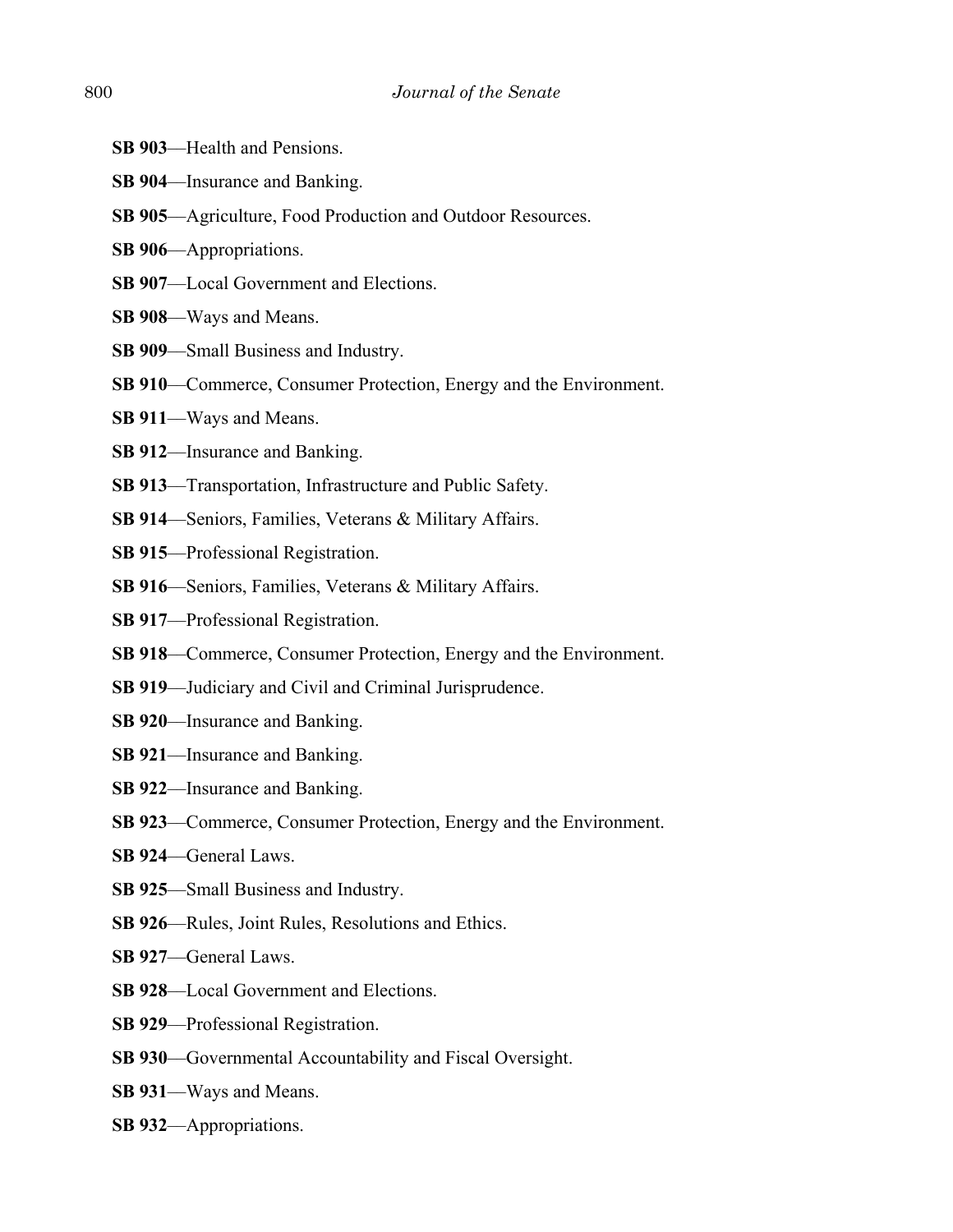- **SB 933**––Seniors, Families, Veterans & Military Affairs.
- **SB 934**––Small Business and Industry.
- **SB 935**––Seniors, Families, Veterans & Military Affairs.
- **SB 936**––General Laws.
- **SB 937**––Judiciary and Civil and Criminal Jurisprudence.
- **SB 938**––Professional Registration.
- **SB 939**––Small Business and Industry.
- **SB 940**––Judiciary and Civil and Criminal Jurisprudence.
- **SB 941**––Seniors, Families, Veterans & Military Affairs.
- **SB 942**––Professional Registration.
- **SB 943**––Ways and Means.
- **SB 944—Commerce, Consumer Protection, Energy and the Environment.**
- **SB 945**––Ways and Means.
- **SB 946**––General Laws.
- **SB 947**––Insurance and Banking.
- **SB 948**––Judiciary and Civil and Criminal Jurisprudence.
- **SB 949**—Local Government and Elections.
- **SB 950**––Education.
- **SB 951**––Education.
- **SB 952—Commerce, Consumer Protection, Energy and the Environment.**
- **SB 953**––Commerce, Consumer Protection, Energy and the Environment.
- **SB 954**—Local Government and Elections.
- **SB 955**––Judiciary and Civil and Criminal Jurisprudence.

#### **HOUSE BILLS ON SECOND READING**

The following Bills and Joint Resolution were read the 2nd time and referred to the Committees indicated:

**HCS** for **HB 1720**––Agriculture, Food Production and Outdoor Resources.

**HB 2162**––Appropriations.

**HCS** for **HJR 79**––Local Government and Elections.

# **RESOLUTIONS**

Senators May and Washington offered Senate Resolution No. 567, regarding the death of Pastor Wilbur Lee Smith Sr., which was adopted.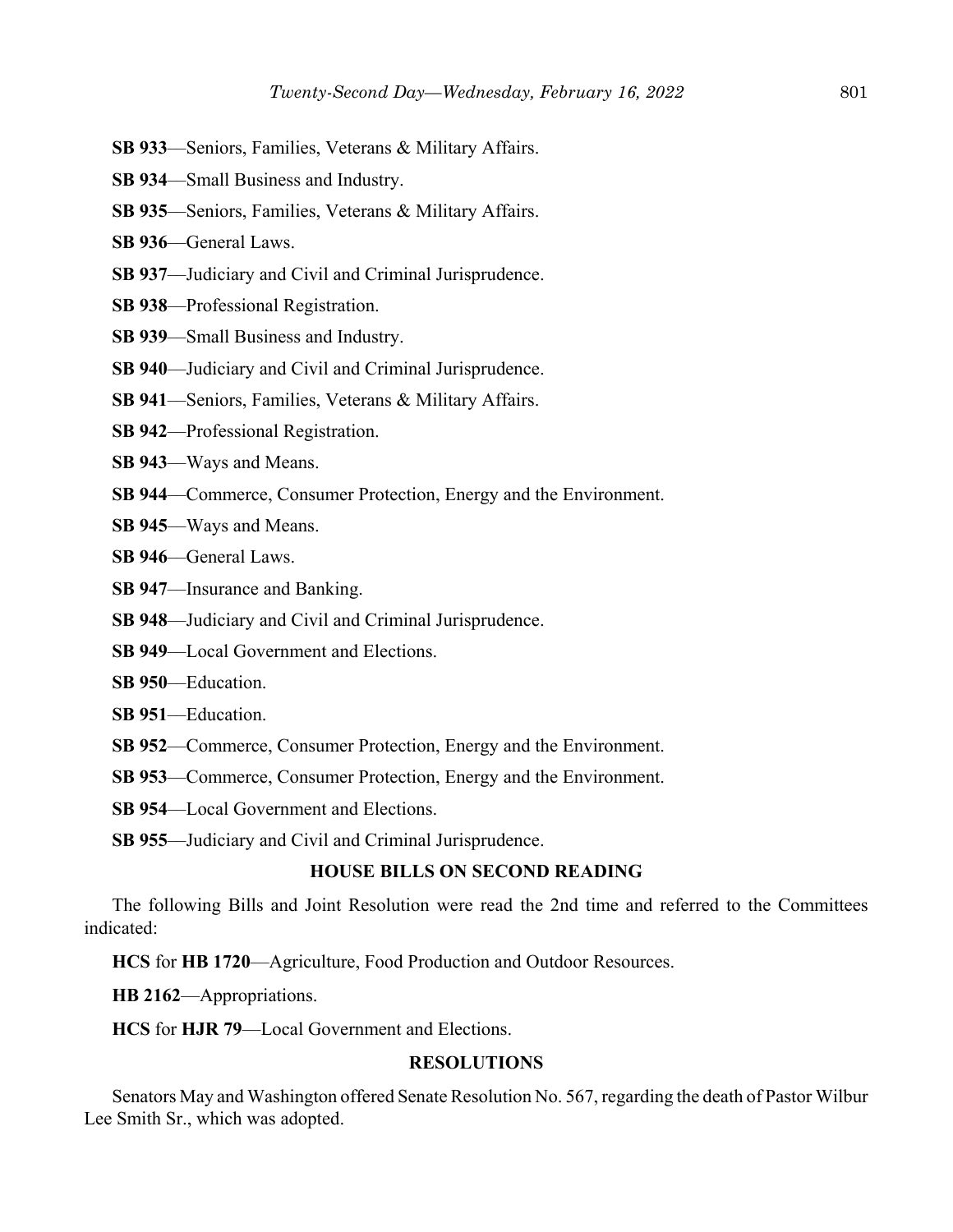## **COMMUNICATIONS**

President Pro Tem Schatz submitted the following:

February 15, 2022 Adriane Crouse Secretary of the Senate 201 W. Capitol Ave. Rm 325 Jefferson City, MO Dear Mrs. Crouse, Pursuant to Rule 12, I am removing Senator Mike Moon from the following Committees: Gubernatorial Appointments Professional Registration Small Business and Industry Ways and Means Sincerely,

Can Seto

Dave Schatz President Pro Tem

## **INTRODUCTION OF GUESTS**

Senator Gannon introduced to the Senate, Dustin Murray; Carter Murray, Farmington; and Joseph Blount, Potosi Mayor.

Senator Crawford introduced to the Senate, Skyline High School coach Shawna Bybee; Assistant coach Jamie Dampier; and team members Alexa Curtis; Angelina Curtis; Ella Dougherty; Grace Edge; Kalli Eidson; Jadyn Foster; Abagail Hammer; Jorden Hodges; Keelie Holmes; Lilly Whiiten; Makenna Dahl; Taylor Hunt; Mariah Pitts; and Chayla Tuning.

Senator Rehder introduced to the Senate, John and Teri Schoen, Jackson.

Senator Arthur introduced to the Senate, Dan Wenzel, Kansas City.

Senator White introduced to the Senate, Sgt. Walter Burr; Corporal Kotter Kasischke; and Captain Justin McCallough.

Senator Moon introduced to the Senate, Sgt. Walter L. Burr, Neosho; and Corporal Kotter J. Kasischke, Stella; Tina Burr; and Leslie Kasischke.

Senator Mosley introduced to the Senate, St. Louis County Board of Elections Commissioners Florence Hill, Bellefontaine; Jeanne Smith, Spanish Lake; and Cynthia Gibson, Godfrey, IL.

Senator Crawford introduced to the Senate, Sheriffs Scott Rice, Dallas; James McCrary, Cedar; and Max Huffman, Dade.

Senator Brattin introduced to the Senate, Astra Ferris; and Teresa Wood, Lamar.

Senator Onder introduced to the Senate, Vision St. Charles Leadership Program, St. Charles.

Senator Burlison introduced to the Senate, Ericka Baxter, Highlandville; Susan Klotz; and Lindsey Clark, Ash Grove.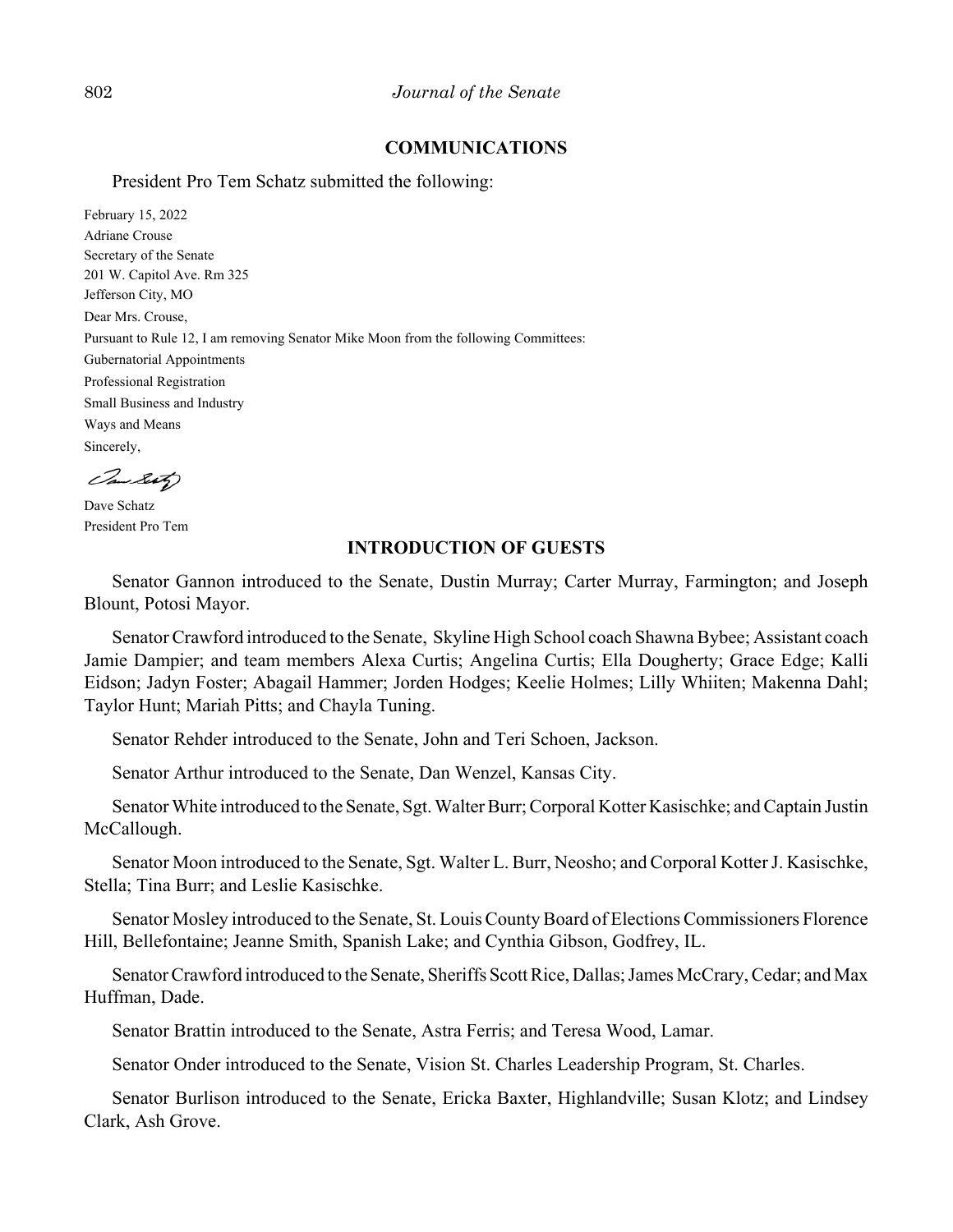On motion of Senator Rowden, the Senate adjourned until 2:00 p.m., Tuesday, February 22, 2022.

## SENATE CALENDAR

#### TWENTY-THIRD DAY–TUESDAY, FEBRUARY 22, 2022

## FORMAL CALENDAR

# SECOND READING OF SENATE BILLS

SB 956-Moon SB 957-Bean SB 958-Bean SB 959-Beck SB 960-Beck SB 961-Beck SB 962-Luetkemeyer SB 963-Brown SB 964-Brown and Eslinger SB 965-Roberts SB 966-Hough SB 967-Hough SB 968-Burlison SB 969-Burlison SB 970-Eslinger SB 971-Brown SB 972-Schupp SB 973-Schupp and Roberts SB 974-Schupp SB 975-Burlison SB 976-Hough SB 977-Eslinger SB 978-Eslinger SB 979-Beck SB 980-Beck

SB 981-Hoskins SB 982-Hoskins SB 983-Williams SB 984-Hegeman SB 985-Thompson Rehder SB 986-Bean SB 987-Bean SB 988-Cierpiot SB 989-Cierpiot SB 990-Cierpiot SB 991-Hough SB 992-Beck SB 993-Eslinger SB 994-Washington SB 995-Washington SB 996-Bernskoetter SB 997-Bernskoetter SB 999-Gannon SB 1000-Gannon SB 1001-Bernskoetter SB 1002-Bernskoetter SB 1003-Bernskoetter SB 1004-Bernskoetter SB 1005-Bernskoetter SB 1006-Bernskoetter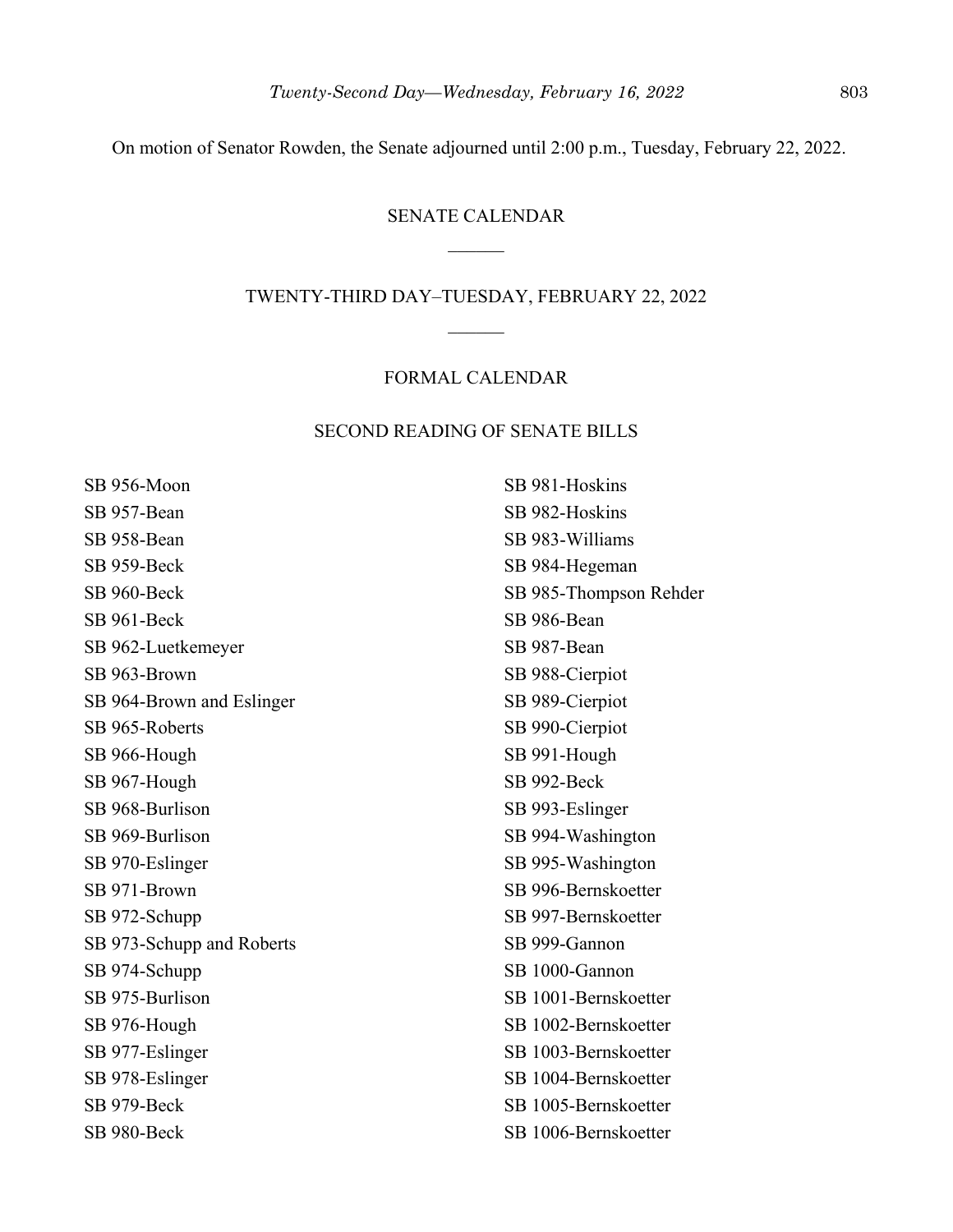SB 1007-Eigel SB 1008-O'Laughlin SB 1009-O'Laughlin SB 1010-O'Laughlin SB 1011-O'Laughlin SB 1012-Eigel SB 1013-Roberts SB 1014-Cierpiot SB 1015-Hough SB 1016-Roberts SB 1017-Bernskoetter SB 1018-Bernskoetter SB 1019-Bernskoetter SB 1020-Brown SB 1021-Brown SB 1022-Brown SB 1023-Gannon SB 1024-Gannon SB 1025-Bernskoetter SB 1026-Brown SB 1027-Moon SB 1028-Moon SB 1029-White SB 1030-Bean SB 1031-Beck SB 1032-Hegeman SB 1033-Rizzo SB 1034-Eigel SB 1035-Moon SB 1036-Moon SB 1037-Thompson Rehder SB 1038-Brown SB 1039-Arthur SB 1040-Burlison SB 1041-Razer SB 1042-Crawford SB 1043-Gannon SB 1044-Koenig

SB 1045-Schupp SB 1046-Hegeman SB 1047-Brattin SB 1048-Brattin SB 1049-Brattin SB 1050-Brattin SB 1051-Brattin SB 1052-Bean SB 1053-Bernskoetter SB 1054-Bernskoetter SB 1055-Arthur SB 1056-Williams SB 1057-May SB 1058-Brown SB 1059-Brown SB 1060-Brown SB 1061-Luetkemeyer SB 1062-Crawford SB 1063-Crawford SB 1064-Cierpiot SB 1065-Hoskins SB 1066-Hoskins SB 1067-Hoskins SB 1068-Hoskins SB 1069-Hoskins SB 1070-Brown SB 1071-Razer SB 1072-Eslinger SB 1073-Burlison SB 1074-Hegeman SB 1075-Schupp SB 1076-Arthur SB 1077-Eslinger SB 1078-Razer SB 1079-Roberts SB 1080-Bean SB 1081-Hegeman SB 1082-Rowden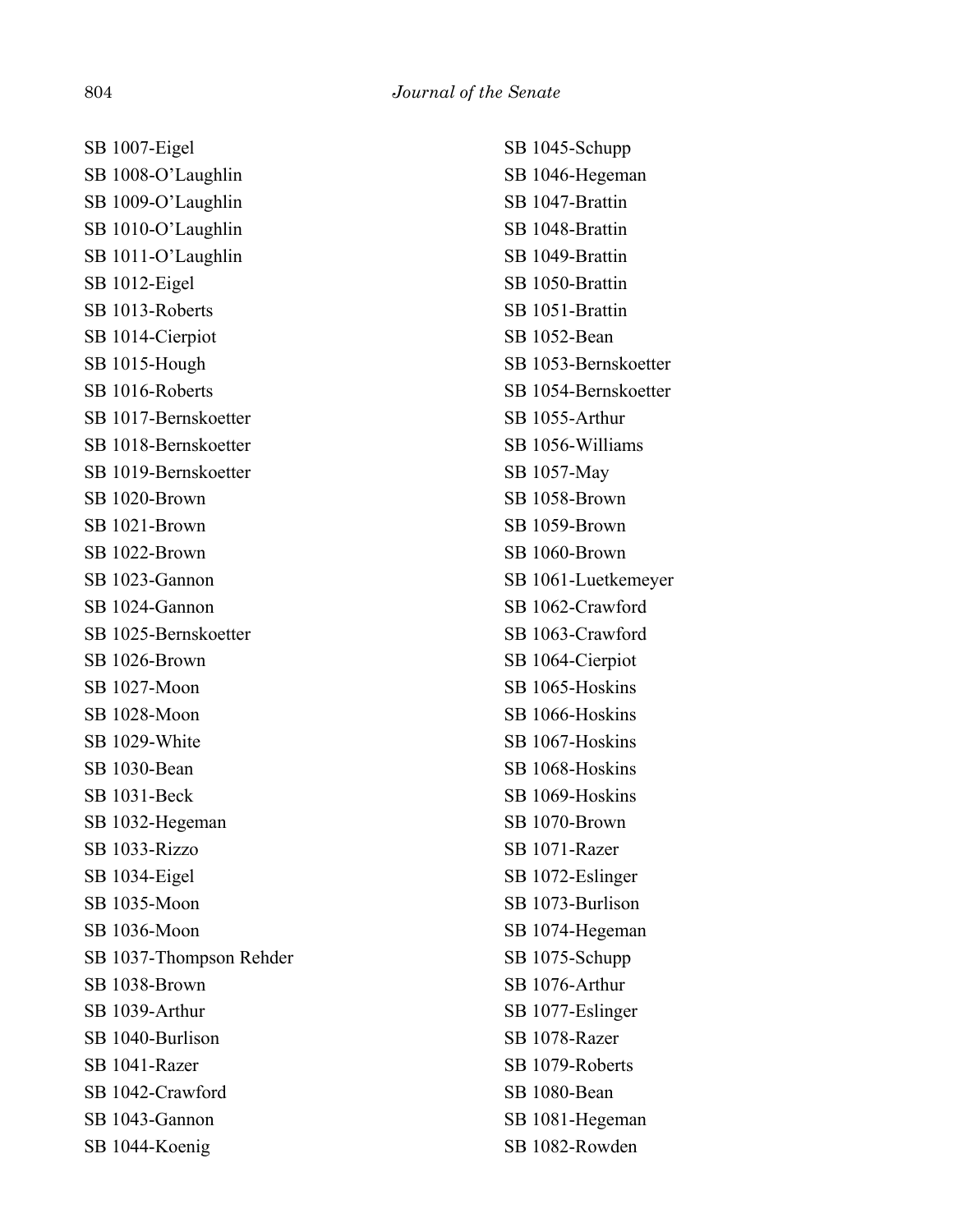SB 1083-Arthur SB 1084-Arthur SB 1085-Razer SB 1086-Cierpiot SB 1087-Roberts SB 1088-Crawford SB 1089-Crawford SB 1090-White SB 1091-Hoskins SB 1092-Hoskins SB 1093-Koenig SB 1094-Washington SB 1095-Gannon SB 1096-Crawford SB 1097-Burlison SB 1098-Burlison SB 1099-Burlison SB 1100-Burlison SB 1101-Burlison SB 1102-Brattin SB 1103-Brattin SB 1104-Brattin SB 1105-Williams SB 1106-Thompson Rehder SB 1107-Bean SB 1108-Koenig SB 1109-Luetkemeyer SB 1110-O'Laughlin SB 1111-O'Laughlin SB 1112-O'Laughlin SB 1113-O'Laughlin SB 1114-O'Laughlin SB 1115-O'Laughlin SB 1116-Roberts SB 1117-Moon SB 1118-May SB 1119-Washington SB 1120-Gannon

SB 1121-Gannon SB 1122-White SB 1123-Arthur SB 1124-Arthur SB 1125-Arthur SB 1126-Thompson Rehder SB 1127-Thompson Rehder SB 1128-Crawford SB 1129-White SB 1130-Washington SB 1131-Roberts SB 1132-Roberts SB 1133-White SB 1134-Eslinger and Bean SB 1135-Hegeman SB 1136-Roberts SB 1137-Roberts SB 1138-Hough SB 1139-Crawford SB 1140-Schupp SB 1141-Razer SB 1142-Hough SB 1143-Brown SB 1144-Crawford SB 1145-Washington SB 1146-Washington SB 1147-Washington SB 1148-Roberts SB 1149-White SB 1150-Rowden SB 1151-Roberts SB 1152-Eslinger SB 1153-Eslinger SJR 47-Moon SJR 48-Moon SJR 49-Mosley SJR 50-Eigel